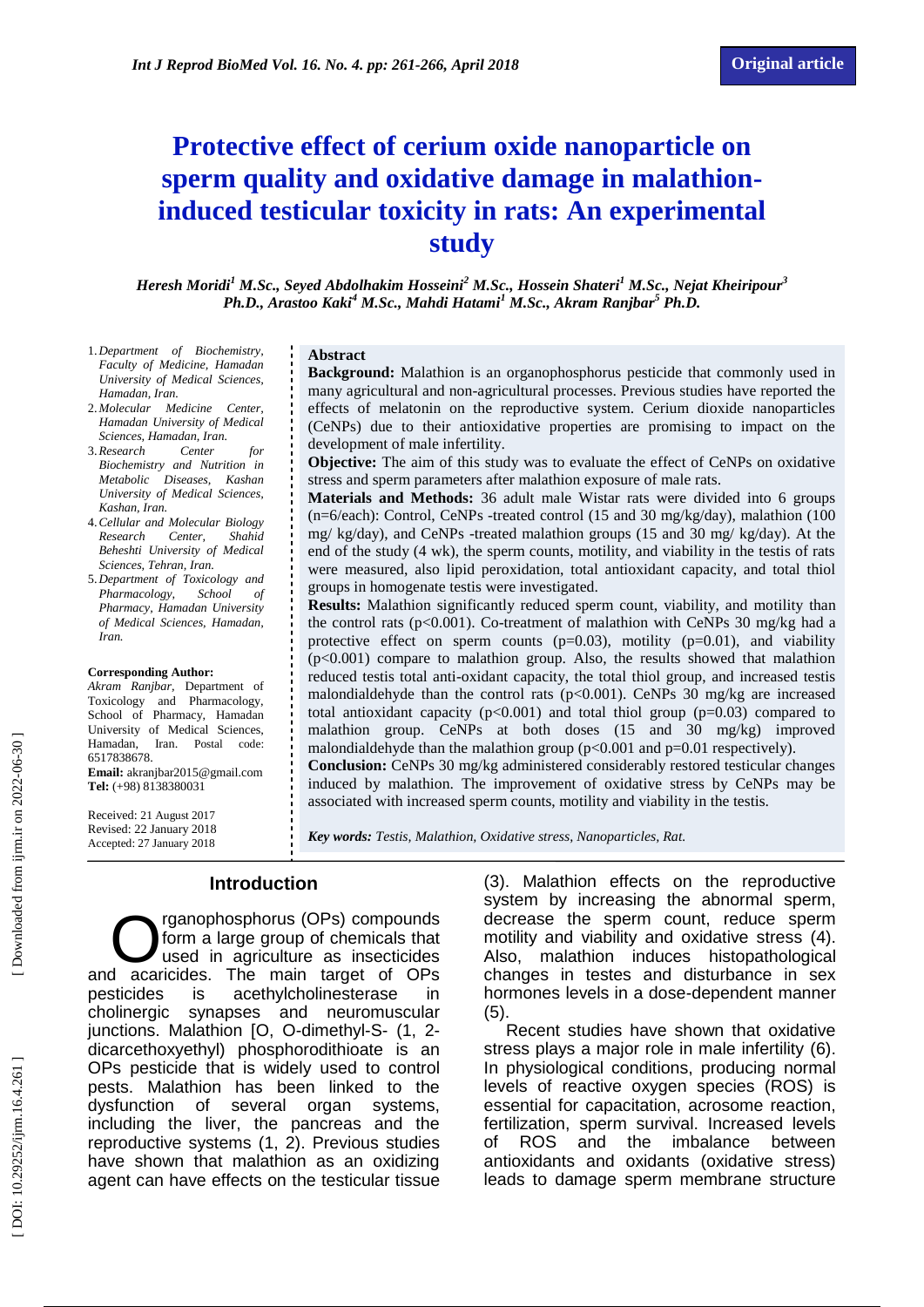and fluidity, sperm DNA damage , and stimulate apoptosis and consequently reduced sperm function ( 7 ). Nanoparticles are a type of nanomaterial that they have a variety of applications in biological systems ( 8 ). Cerium oxide nanoparticles (CeNPs) have attracted much attention in biological applications because of their regenerative antioxidant property and their effects on oxidative stress (9). The antioxidant properties of CeNPs are characterized on the basis of their ability in scavenging ROS. This antioxidant activity, based on the ratio of  $Ce^{3+}$ :  $Ce^{4+}$  in the surface of CeNPs structure are as follows: superoxide dismutase mimetic activity (10 ), catalase mimetic activity, nitric oxide scavenging property and hydroxyl scavenging property (11).

Thus, the main aim of this present study was to evaluate the protective effect of CeNPs on sperm quality and oxidative damage in malathion -induced testicular toxicity in rats.

# **Materials and methods**

# **Chemicals**

The CeNPs used in this study (30 nm in diameter, US Research Nanomaterials, Inc Company) were provided by Notrino Company. Ethylene-diamine-tetra-acetic acid, di -thio -nitro -benzoic acid (DTNB), phosphate buffer solution. -chloro -acetic acid, tetraethoxypropane, - s - t riazine (TPTZ), 2 -thiobarbituric acid (TBA) were all purchased from Sigma Co.

# **Preparation of CeNP s**

Different doses of CeNPs, for each group, were made based on the average weight of animals (per kg). Nanoparticles were suspended in deionized water. Before injection, a 5 min as sonication time was considered. Then, suspension of CeNPs was immediately prepared and vigorously vortexed to avoid precipitation, before each injection.

#### **Experimental in vivo treatments and sample collection**

This experimental study is performed at animal house and biochemistry laboratory at the Hamadan University of Medical Sciences (2016 -2107). Male Albino Wistar rats, with an average weight of 220-250 gr were maintained in polypropylene cages and had free access to tap water and standard chow. The general condition of 12 hr (light/dark) cycles and room temperature (23-25 $\mathrm{°C}$ ) were optimized. After 2 wk of acclimation, rats were randomly divided into 6 groups (n= 6/each):

Group 1 (Control ) received normal saline , Group 2 received 15 mg/kg CeNPs intraperitoneally, (IP) Group 3 received 30 mg/kg CeNPs (IP) Group 4 received 100 mg/kg malathion (IP)

Group 5 received 100 mg/kg malathion +15 mg/kg CeNPs (IP)

Group 6 received 100 mg/kg malathion +30 mg/kg CeNPs (IP)

After 28 days' of the treatment, fasted rats were anesthetized with ketamine (50 mg/kg) and testis tissue was separated from each rat and cleaned with an ice -cold 0.9% NaCl solution and stored at -70°C until analysis. Tissues were homogenized in ice -cold 0.15 M KCl (10%; w v 1/1). In addition, a portion of tissue homogenates was centrifuged at 600 g for 10 min at 4 oC to remove crude fractions. Then, homogenates were vortexed and centrifuged at  $3000$  g for 10 min at  $4^{\circ}$ C and the supernatants were retained for analysis .

#### **Estimation of sperm count, sperm motility and Sperm viability**

For sperm count, immediately after dissection one testis tissue of each animal was placed in 1 ml phosphate buffered saline. The tunica albuginea was cut by surgical blades and removed, and the remaining seminiferous tubules were mechanically minced using surgical blades in the 1 ml phosphate buffered saline. The testicular cell suspension was pipetted and vortexed. One drop of the homogenous suspension was placed on a counting chamber, and the levels of testicular sperm count (x10<sup>6</sup>/ml) were calculated (12 ) .

Epididymal sperm was collected as immediately after dissection. The cauda epididymis of each control and exposed male rat was cut by surgical blades into small pieces in a 1ml solution of phosphate buffered saline at 37°C. The solution was pipetted and vortexed, and one drop of the homogenous suspension was placed on a slide, covered by a 24×24 mm coverslip, and evaluated under 200× magnification using a phase contrast microscope. Sperm motility were recorded as the ratio between the number of motile sperm and the total number of sperm (12 ) .

Sperm viability were evaluated using the eosin stain. The staining was performed with a small amount of sperm suspension (10 μl) and two drops (20 μl) of eosin stain. Live sperm cells were unstained (intact cell membrane) and dead sperms revealed purple to red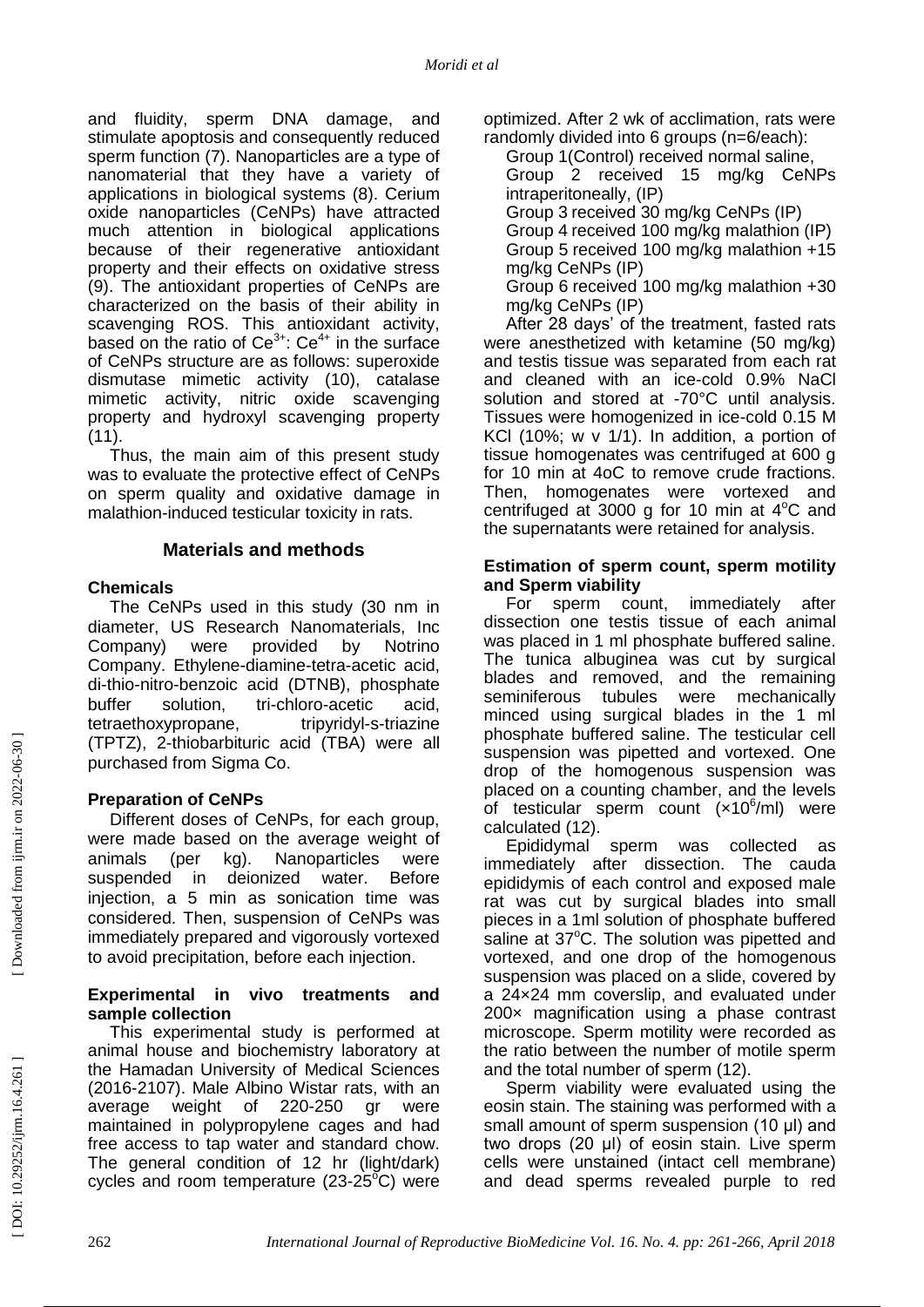stained head with damaged membranes. At least 100 spermatozoa were counted (13 ). Sperm viability was expressed as the percentage of live sperm cells.

#### **Estimation of oxidative stress biomarkers Lipid peroxidation (LPO)**

Measurement of LPO was performed, during reaction activated with an acid heating protocol, by thiobarbituric acid reactive substances expressed as the extent of Malone -di products. Summarily, samples were first diluted with 1.5 mL tri chloro -acetic acid (20% w/v) and centrifuged at 3000 g. The precipitations were mixed well with 1.5 mL 2 -thiobarbituric acid (0.2 % w/v) and 1.5 mL H <sup>2</sup>SO <sup>4</sup> (0.05 M). Then, an incubation time of 45 min in a boiling water bath was considered. Consequently, by adding 2 mL n -butanol to each solution, followed by cooling and centrifuging again, the absorptions were read at 532 nm. Eventually, tetraethoxypropan standard curve was used to determine the concentrations (14 ) .

#### **Total antioxidant capacity (TAC)**

This test was done by the method of the ferric reducing ability of plasma, which basically depends on the ability of plasma in the reduction of Fe (from 3 positive charges to 2), while TPTZ is available in the environment. A final blue color and the good absorbance at 593 nm is gained when the reaction between Fe<sup>2</sup>+ and TPTZ happens (15).

## **Total thiol groups (TTG)**

Plasma total thiol molecules were evaluated using DTNB as a reagent. Briefly, 1 mL of tris buffer (250 mM and Ethylene diamine -tetra -acetic acid 2 mM, pH=8) was mixed enough with 50 μL of each sample. Afterwards, by adding DTNB, the reaction between thiol molecules and DTNB resulted in the formation of a yellow complex with a maximum optical absorbance at 412 nm (16 ) .

#### **Ethical consideration**

All experiments were consistent with the ethical instructions approved by the Medical Ethics Committee of Hamadan University of Medical Sciences (IR.UMSHA.REC:86/35/ 9/806) .

#### **Statistical analysis**

Data were analyzed by SPSS (Statistical Package for the Social Sciences, version 16.0, SPSS Inc, Chicago, Illinois, USA ), and Prism 6.0 software (GraphPad, San Diego,

CA, USA). Statistical analysis was carried out using one -way analysis of variance (ANOVA) followed by post hoc Tukey test. Results were expressed as the mean±SD. p<0.05 indicates a statistically significant difference between groups .

#### **Results**

#### **Evaluation of sperm count, sperm motility , and Sperm viability**

Analysis of the data indicates the significant decrease in epididymal sperm count in the malathion -treated group compared to the control group (p<0.001 ), also this reduction has been reached to the normal level via CeNPs (30 mg/kg) treatment (p=0.03) In the malathion -treated rat's significantly lower sperm motility in epididymis than the control rats was observed (p<0.001). However, the CeNPs (30 mg/kg) plus malathion -treated rats had significantly higher motile sperm rates than the malathion -treated rats (p=0.01). Epididymal sperm viability percentage was significantly  $(p<0.001)$ decreased in malathion -treated rats in comparison with control group. Although administration of CeNPs 30 mg/kg caused a significant increase in testicular sperm viability compared to the malathion -treated rats (p<0.001 ) (Table I).

## **Evaluation of lipid peroxidation**

In the malathion -treated rats significantly increase of LPO was observed (p<0.001). Also, the LPO level in the CeNPs (15 and 30 mg/kg) plus malathion -treated rats significantly decreased compared to malathion -treated rats (p<0.001 and p=0.01 respectively) (Figure 1).

## **Evaluation of total antioxidant capacity**

TAC levels were reduced in the malathion treated rats compared to the control group (p<0.001), although administration of CeNPs (30 mg/kg) plus malathion caused a significant increase in TAC levels compared to the malathion -treated rats (p<0.001 ) (Figure 1).

#### **Evaluation of total thiol groups**

As shown in figure 1, the TTG level in malathion -treated rats significantly decreased compared to the control group (p<0.001). Although administration of CeNPs (30 mg/kg) plus malathion caused a significant increase in TTG levels, compare d to the malathion treated rats (p=0.03).

DOI: 10.29252/ijrm.16.4.261]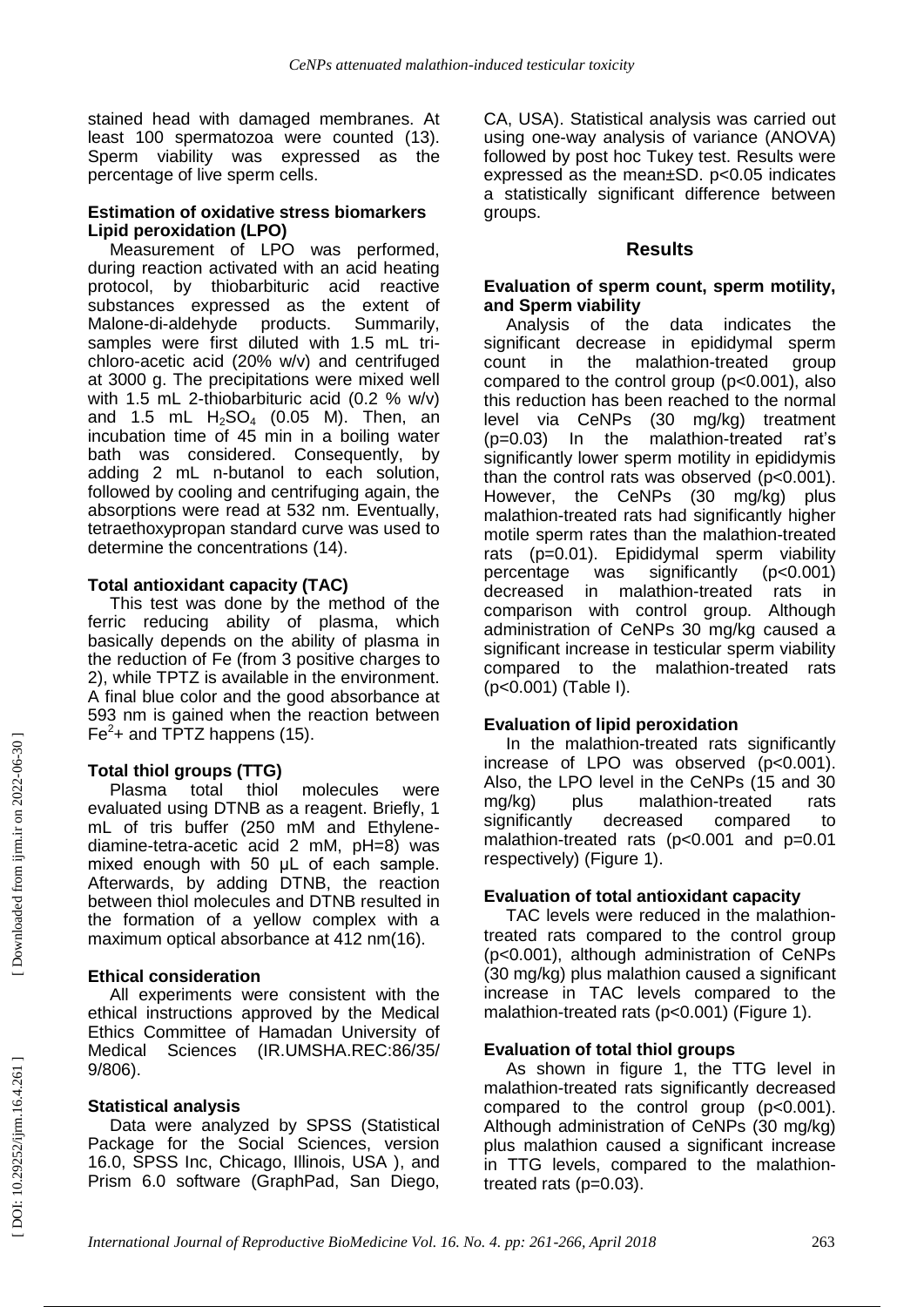**Table I.** Effects of malathion and cerium oxide nanoparticle on sperm parameters

| <b>Groups</b>        | Sperm count $(\times 10^6$ /ml) | Sperm motility $(\% )$         | Sperm viability $(\% )$        |
|----------------------|---------------------------------|--------------------------------|--------------------------------|
| $\sqrt{ }$           | $86.51 \pm 3.87$                | $69.00 \pm 6.16$               | $79.40 \pm 3.43$               |
| $C+15$ mg/kg $CeNPs$ | $73.12 + 3.54$ <sup>b#</sup>    | $62.00 \pm 7.10^{b*}$          | $73.60 + 5.12^{b*}$            |
| $C+30$ mg/kg $CeNPs$ | $81.00 \pm 2.54$ <sup>b*</sup>  | $69.40 + 11.56^{b*}$           | $78.80 \pm 2.54$ b*            |
| M                    | 62.11 $\pm$ 4.13 <sup>a*</sup>  | $35.20 \pm 6.64$ <sup>a*</sup> | $47.80 \pm 6.09$ <sup>a*</sup> |
| $M+15$ mg/kg CeNPs   | $67.32 \pm 4.29$                | $47.60 \pm 5.36$               | $56.20 \pm 6.68$               |
| $M+30$ mg/kg CeNPs   | $71.80 \pm 3.42$ <sup>b#</sup>  | $58.60 \pm 8.29$ <sup>b#</sup> | $69.20 \pm 5.93$ <sup>b*</sup> |

Data are presented as mean  $\pm$  SD. #p <0.05, \*p <0.01

a Significant differences with the control group<br>C: Control group<br>M: Malathion (100 mg/kg) group.

C: Control group M: Malathion (100 mg/kg) group. CeNPs: Cerium dioxide nanoparticles

b Significant differences with the malathion group.



(TAC) and malondialdehyde (MDA) level. C: Control group, M: Malathion (100 mg/kg) group. Data are presented as mean±SD. <sup>a</sup> Significant differences with the control group, <sup>b</sup>Significant differences with the malathion group.  $*_{p<0.05, *p<0.01}$ 

## **Discussion**

In recent years, nanotechnology makes dramatic improvements in various fields of human life (17 ). In the present study, the protective effect of CeNPs was carried out against malathion -induced toxicity in the rat testis.

It has been shown that pesticides can cause several histopathological and cytopathological alters such as decreased spermatogenesis and sperm counts in the reproduction system of male mammals. Malathion is a widely used pesticide that affects a variety of organs such as reproductive organ ( 2 ). These effects include decreased spermatogenesis, sperm counts, motility and viability ( 3 ). Uzun *et al* reported that malathion induced necrosis and edema in the seminiferous tubules and interstitial tissue (2). Also Uzunhisarcikli and co-workers

reported that malathion reduces sperm motility and viability, and increases abnormal sperm numbers (18 ). Contreras and colleagues observed that in mice that malathion was injected intraperitoneally as a single dose, sperm counts fell after 18 days of treatment and increased abnormalities in sperm head and tail (19 ). Similarly, in the present study, data showed that rats had lower sperm counts after 28 days of malathion treatment. Also, in the present study at the end of the treatment, epididymal sperm motility and viability in malathion group was significantly lower than the control group.

Oxidative stress may contribute to infertility caused by defective sperm function (20 ). The oxidative stress play key role as trigger testis damage by induction of lipids, proteins and DNA alterations and structural changes and pathways that control normal and physiological functions ( 7, 21 ). Spermatozoa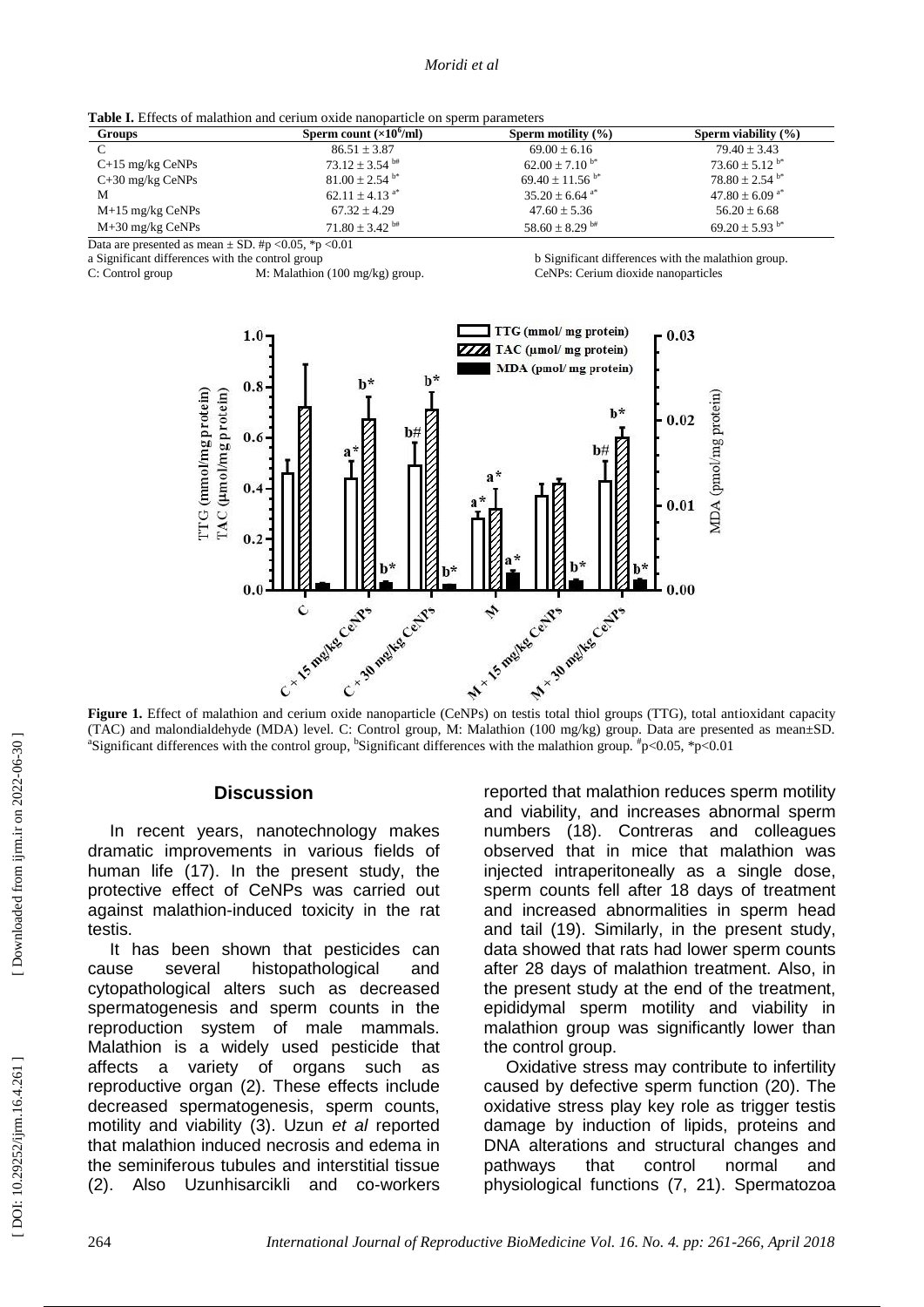are equipped with antioxidant defense systems and are likely to suppress ROS, thereby defending gonadal cells and mature spermatozoa from oxidative toxic stress. However, in pathological conditions, the uncontrolled assembly of ROS, resulting in oxidative toxic stress which contributes to decreased sperm motility, viability and count (22).

It was demonstrated that malathion induces oxidative toxic stress ( 1 ). Malathion and other OPs relate, cross the blood -testis barrier, after which they induce oxidative stress and LPO that damages the biological membranes in the testis  $(18)$ . ). Zadkhosh and others demonstrated that oxidative toxic stress increased after malathion administration in rats testes tissue ( 4 ). Malathion exerts its toxic effect via inhibition of acetylcholinesterase and accumulation of acetylcholine. Interaction of acetylcholine with cholinergic receptors leads to the production of LPO (23 ). Similarly in this study, investigation of oxidative stress factors showed that malathion increases LPO and decreases TAC and TTG compared to the control group.

Previous studies showed that co -treatment of malathion -exposed rats with antioxidant agent such as vitamins C and E, ameliorated the effects of malathion on sperm counts, motility and morphology, and the integrity of the testis ( 2, 18 ) also in this study, it was shown that in the groups treated with CeNPs, semen parameters improved compared with the malathion group. This result is inconsistent with the role of CeNPs antioxidative properties. CeNPs has been shown to be a superoxide dismutase mimetic enzyme. The CeNPs exist in both  $Ce^{3+}$  and  $Ce^{4+}$  state (24, 25 ). Karakoti *et al* have reported that, CeNPs reduce superoxide -produced hydrogen peroxide (H<sub>2</sub>O<sub>2</sub>) (26). Ce<sup>4+</sup> oxidizes H<sub>2</sub>O<sub>2</sub> to O<sub>2</sub> and regenerates  $Ce^{3+}$ , and  $Ce^{3+}$  is also oxidized to  $Ce^{4+}$  It can form an autoregenerative redox cycle on the surface of CeNPs between  $Ce^{3+}$  and  $Ce^{4+}$ , and create oxygen defects to scavenge the free radicals (27). Pervious evidences showed that CeNPs increased total thiol and total antioxidant power (28, 29 ). Similarly, we showed that CeNPs decrease lipid peroxidation and increase TAC and TTG levels in testis tissue, especially with a 30 mg/kg dose.

Although there are many evidences which confirm CeNPs antioxidant properties, Eom *et al* have shown CeNPs may demonstrating

toxic effects (30 ), it is generally assumed that toxicity increases as the nanoparticles size gets smaller (31 ). Smaller nanoparticles have a larger surface area per mass unit in such a way that they are potentially more active. In addition, the small size of the nanoparticle facilitated the cellular uptake of these materials and therefore increases the amount of nanoparticles in the tissues and bloodstream (31, 32 ). CeNPs have a higher ratio of surface area to volume, and these leads to a larger surface  $Ce^{3+}/Ce^{4+}$  ratio, this could be related with a more toxicity for smaller CeNPs. These different reports displayed various beneficial as well as toxic effects for CeNPs. regardless all the conflicting evidence on CeNPs toxicity, these nanoparticles have very advantageous applications (33 ) .

# **Conclusion**

In summary, the results of this study showed that malathion caused testicular toxicity, but that the antioxidative properties CeNPs improved the sperm counts, motility, and viability. However, CeNPs protect malathion -exposed rats from the effects of malathion on oxidative toxic stress.

# **Acknowledg ements**

This study was financially supported by the Hamadan University of Medical Sciences (No: 921206413).

# **Conflict of interest**

The authors declared no conflicts of interests.

## **References**

- 1 . Mehri N, Felehgari H, Harchegani AL, Behrooj H, Kheiripour N, Ghasemi H, et al. Hepatoprotective effect of the root extract of green tea against malathion -induced oxidative stress in rats. *J Herbmed Pharmacol* 2016; 5: 116 -119.
- 2 . Uzun FG, Kalender S, Durak D, Demir F, Kalender Y. Malathion -induced testicular toxicity in male rats and the protective effect of vitamins C and E. *Food Chem Toxicol* 2009; 47: 1903 -1908.
- 3 . Bustos -Obregon E, Gonzalez -Hormazabal P. Effect of a single dose of malathion on spermatogenesis in *Mice. Asian J Androl* 2003; 5: 105 -107.
- 4 . Nahid Z, Tavakol HS, Abolfazl GK, Leila M, Negar M, Hamed F, et al. Protective role of green tea on

DOI: 10.29252/ijrm.16.4.261]